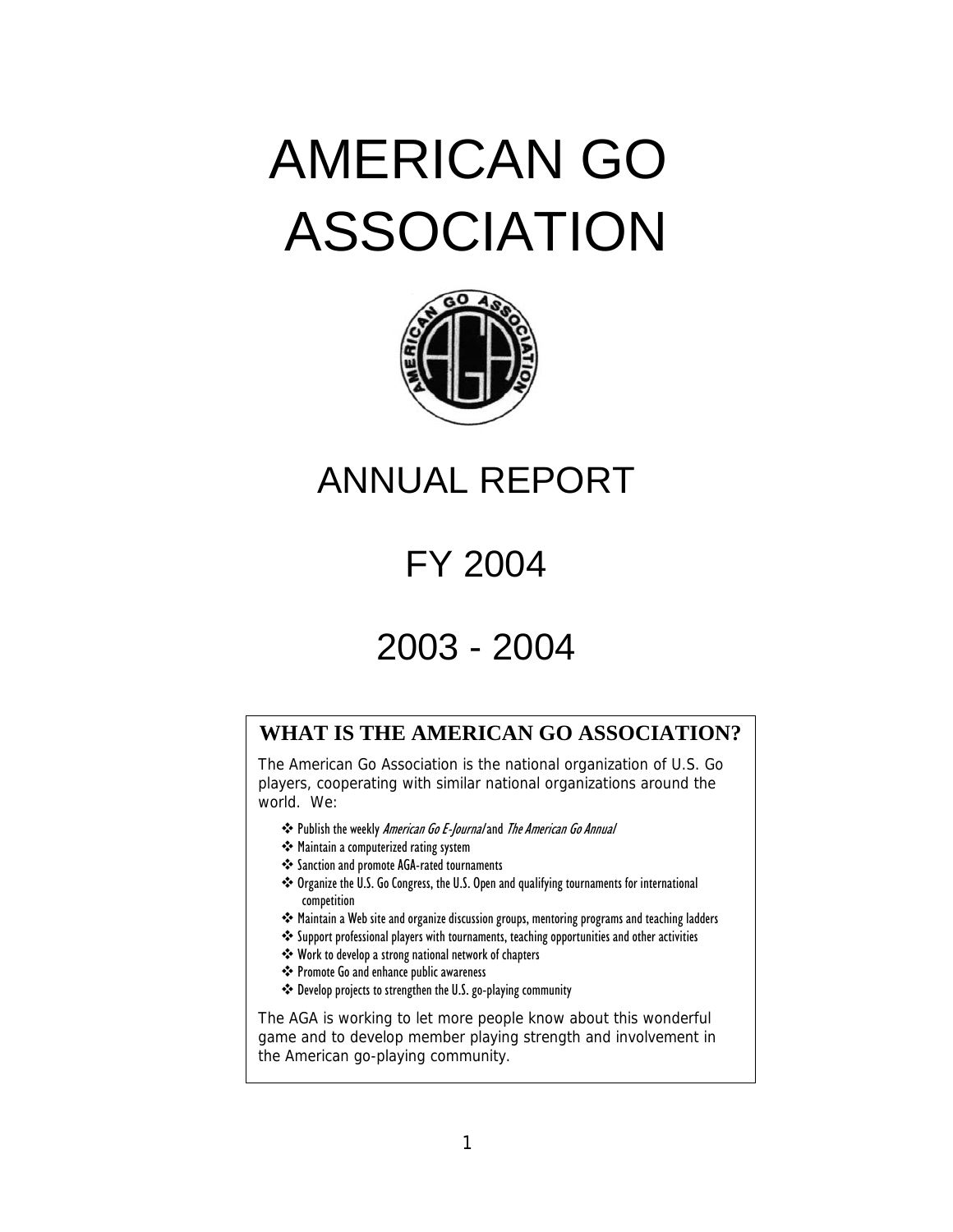# **Board of Directors**

**Allan Abramson, Eastern Region, Chair Dave Weimer, at-Large Jon Boley, Western Region Willard Haynes, Western Region Jeff Shaevel, Central Region Harold Lloyd, Central Region William Cobb, Eastern Region**

# **Officers**

# **President**

Chris Kirschner

**Treasurer:** Ben Bernstein **Secretary:** Susan Weir **VP for Communications**: Chris Garlock **VP for Strategic Initiatives**: Mike Lash

# **National Coordinators**

| Chapter Management  Paul Celmer, Nicole Casanta   |  |
|---------------------------------------------------|--|
| Community Outreach John Goon                      |  |
|                                                   |  |
| Database Manager Sam Zimmerman                    |  |
| Education Coordinator  Lee Ann Bowie              |  |
| Equipment Distribution  Paul Celmer               |  |
| Legal & Compliance Coordinator  Michael Brockbank |  |
| Membership ServicesTom Hodges, Joel Gabelman      |  |
|                                                   |  |
|                                                   |  |
| Ratings Coordinator  Paul Matthews                |  |
| Tournament Coordinator  Joe Carl                  |  |
| Tournament Regulations Duane Burns                |  |
|                                                   |  |
|                                                   |  |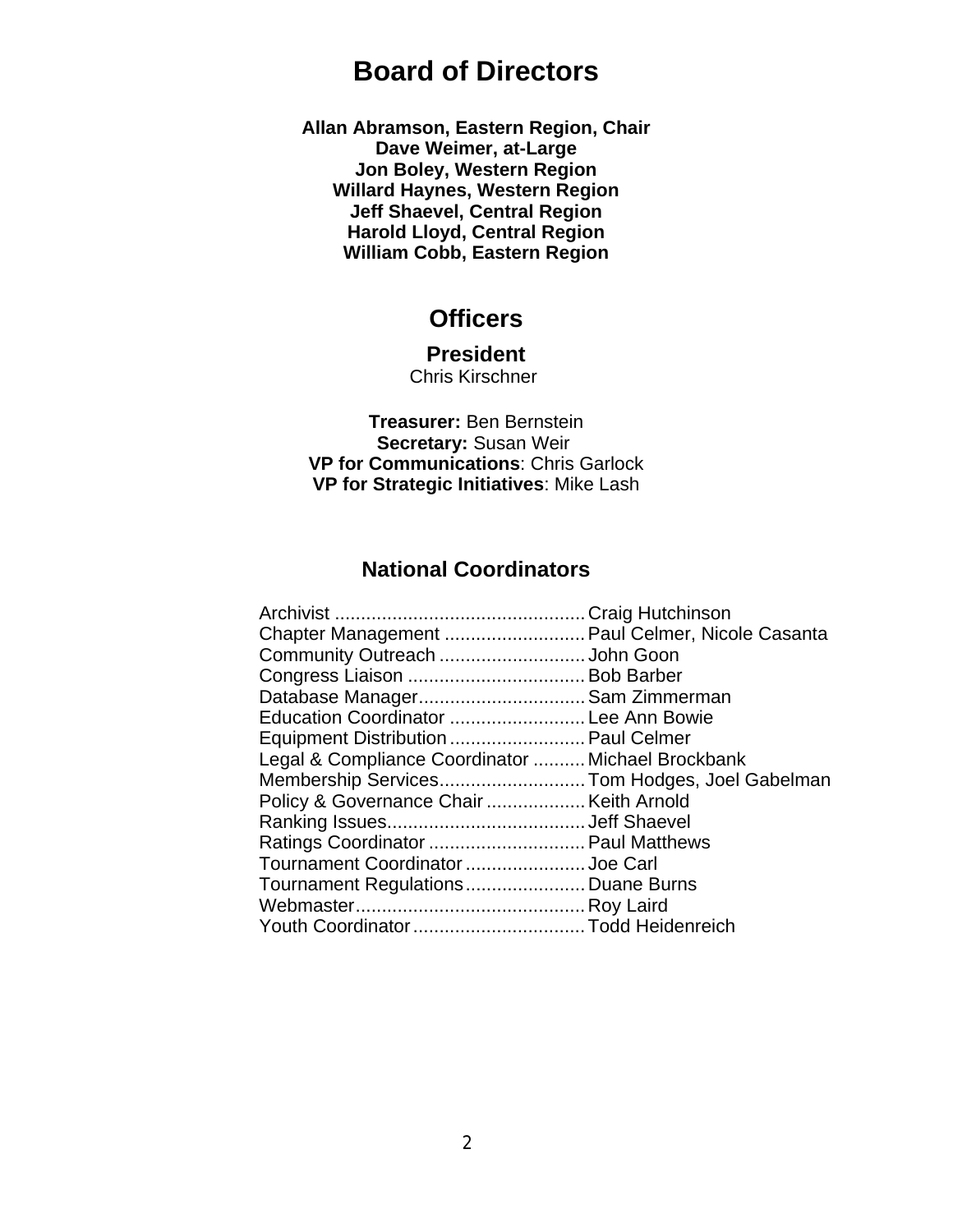# **PRESIDENT'S REPORT**

This has been an eventful year. Chapter formation has matched the soaring membership. Hikaru no Go has arrived, not only as an inclusion in Shonen Jump, but also as an independent book series. The E-Journal has improved its content and plans more improvement. We have produced the first AGA Yearbook, which, with the companion CD Rom, includes not only the material formerly published in the quarterly Journal, but all the content from the 60+ editions of the E-Journal and a good deal more. This year's elections mark the end of the first full election cycle under the new bylaws, which have endured various challenges as we have adapted to working under them. Though they have proven adequate to the task, a number of changes have been proposed, and these will be presented to the Assembly, for review and comment, and then the membership for approval.

The AGA was invited to participate in the Origins gamers convention in Columbus, Ohio (the largest such convention in America) for the first time this year, an unparalleled opportunity to promote go to likely converts. The turnout was spectacular, and we have been invited to participate in another similar event in January.

We are participating actively in helping the International Go Federation develop an international rating system.

At the beginning of this year, I expressed my belief that we should have new leadership in the President's chair before the end of this year, preferably to begin during the Go Congress in August. The Board has acted accordingly, and I will pass this responsibility to Mike Lash at the Assembly meeting scheduled August 6. It has been a privilege to serve. I am happy to report that Mike and I have been working very comfortably together to ensure that you can look forward to both a seamless transition and continued rapid progress. As with Roy Laird, who took on the webmaster job and has provided me with much needed advice and support during my tenure, I expect to continue to support Mike in a variety of capacities, as he takes his turn in the captain's chair.

The reports which follow reflect the hard work of many people, to each of whom a great debt of gratitude is owed by all who love go.

Chris Kirschner President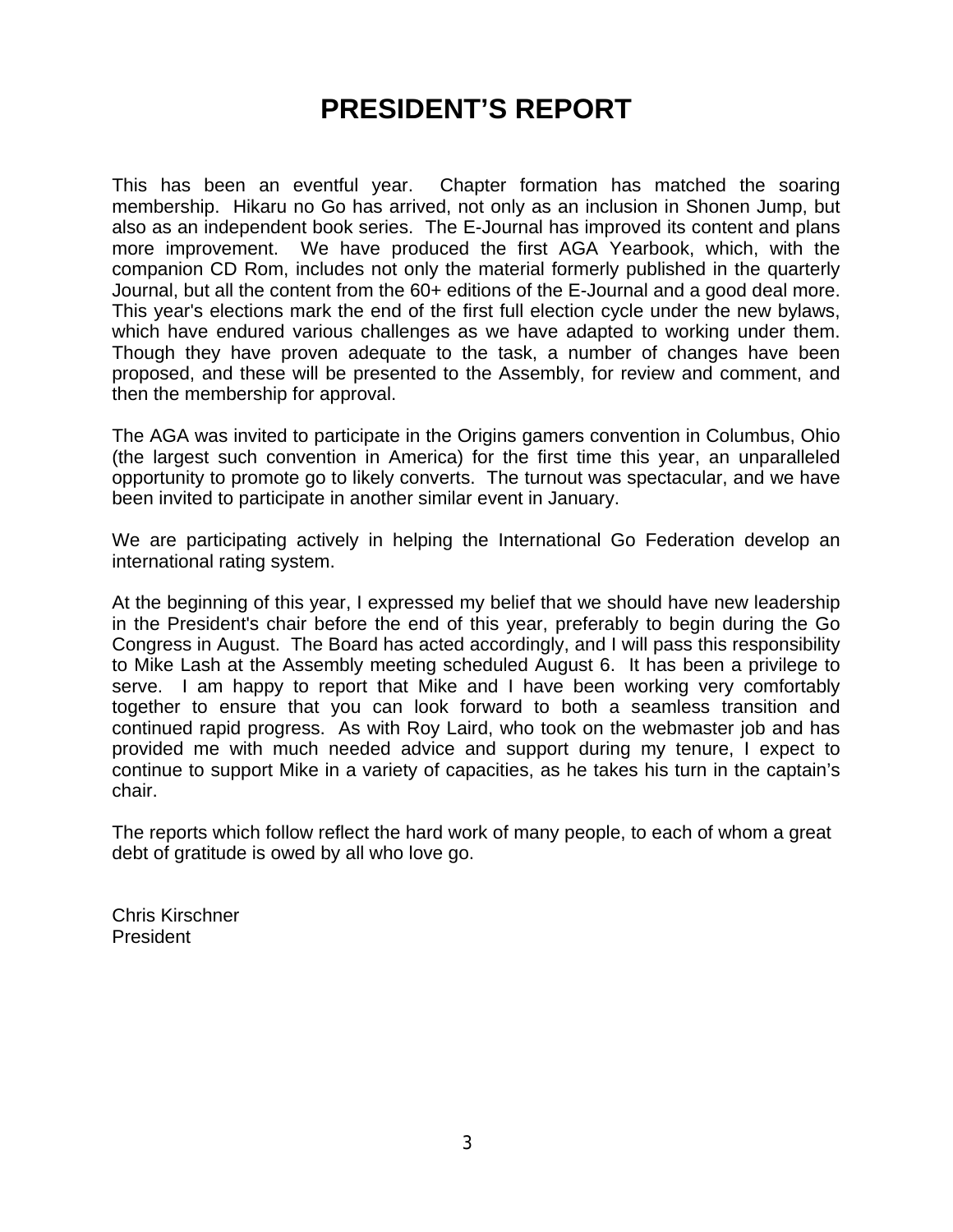# **Board of Director's Report to the 2004 National Assembly**

# **A Transitional Year**

It is safe to say that the past year has brought tumult, grass-roots action, and leadership changes which may be unprecedented in AGA history. Now that time has given us some distance from the events of last Fall and Winter, it is important to begin by stating strongly and clearly that all those involved were acting in what they must have thought were the best interests of the AGA. They all have a long history of service and contribution to the AGA, which must continue to be recognized, respected, and remembered. The Board believes that everyone involved needs to be encouraged to continue to serve our common goal of supporting and promoting GO in the U.S., as indeed some already have. Our common interests must outweigh our individual differences.

Given this background, the Board of Directors, newly constituted this Winter, has dedicated itself to working together cooperatively, to dealing with issues, and to building the foundation for a stronger AGA. It indeed has been a year of transition.

# **Strengthening the AGA Leadership**

The Board established a Leadership Development Committee, with a short-term and a long-term mission. The short-term mission was to engage in a process of recommending candidates for the Presidency. This process was completed in June, with a report to the Board.

The long-term mission, on a continuing basis, is to identify, encourage, and develop new leaders for the AGA. The Leadership Development Committee (Steve Burrall, Ernest Brown, Bob Barber, Duane Burns, Robert Cordingly, Larry Gross, None Redmond, Eric Wainwright, and Sam Zimmerman) will be on the lookout for new talent and energy, and will serve both as mentors to new leaders, and as advisors to the Board and the President in filling positions throughout the organization.

# **Strengthening the AGA Budget**

The Board approved a new Fundraising Committee, reporting to the President. The principal mission of the FRC will be to seek corporate and philanthropic donations and grants of sufficient size to support promotional activities both locally and nationally. These resources will be focused on membership growth as a major long-term goal for the AGA.

# **Supporting Professionals in the U.S.**

The relationship with professional go players in the U.S. should be symbiotic, for mutual benefit. They provide their expertise in teaching us how to play better. We are their students. The Board believes that U.S. professionals should be able to make a comfortable living, while pursuing their own improvement as players. Ultimately, U.S. Go would benefit from a system to develop and to certify professionals for international play, and to support our new top amateurs who wish to become professionals.

In this regard, the Board developed a "Draft Statement of AGA Principles for U.S. Representation in International Tournaments," and invited the American Professional GO Association to work with us on a common policy. Our intent is to create a policy that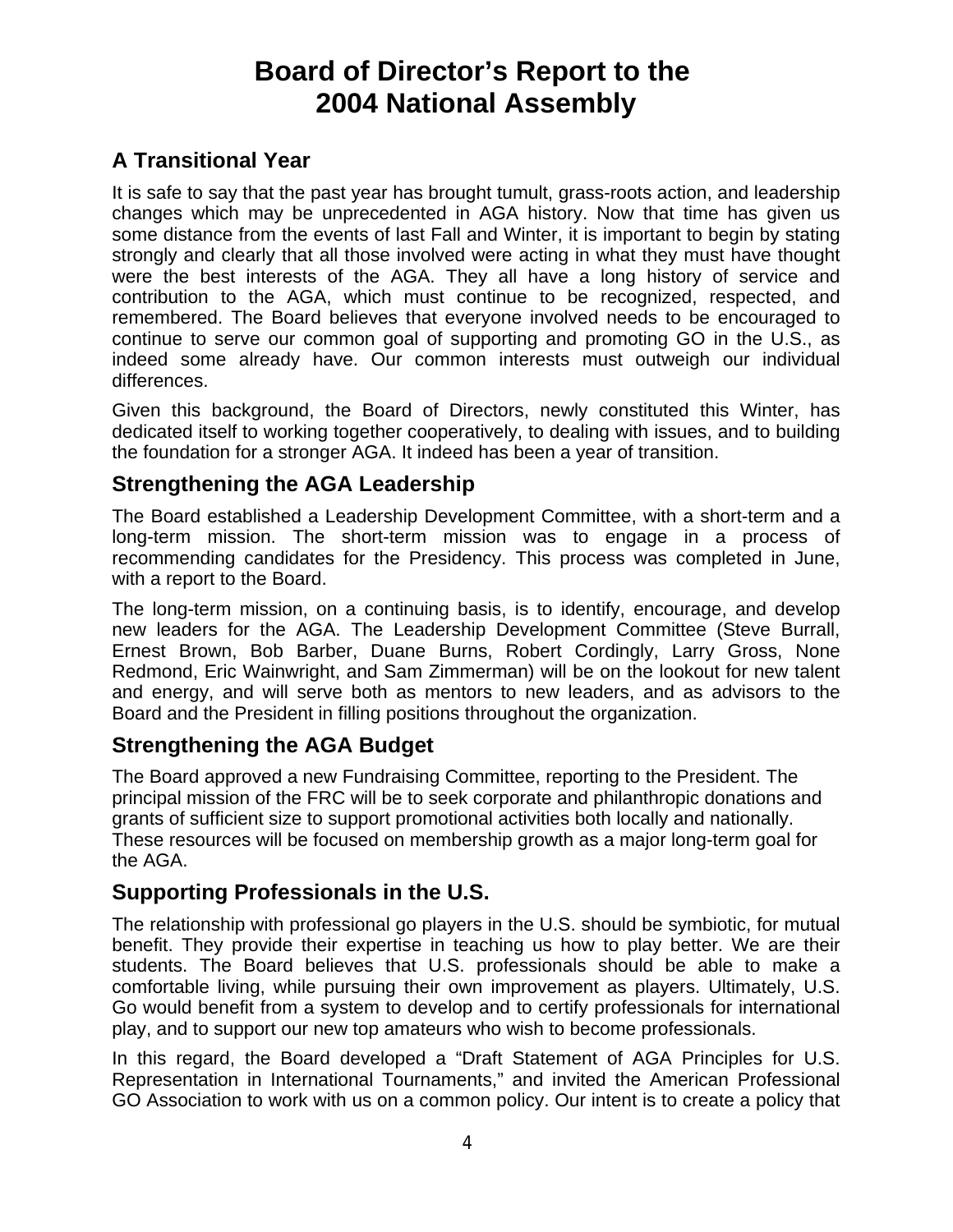would provide inclusiveness, fairness, and transparency in the selection of professional representatives. In June, the APGA declined our invitation. In July, the draft was sent to the chapter leaders for their input. We intend the final policy to apply to events for which the AGA selects representatives, and to those events for which the AGA has the opportunity to make recommendations.

Longer term, we believe that AGA policy and activities should vigorously support the growth and well-being of the U.S. professional community.

# **Greater Transparency in the AGA**

One concern over the last few years has been lack of public knowledge of who and why the AGA pays for various activities, or how people are named for international travel or other apparent benefits. In response to this concern, the Board asked the President to set up clear public procedures describing how and why people are chosen for various AGA activities and benefits, or recompensed for certain tasks. These procedures will be posted for public view on the AGA web site.

# **A Call for Growth**

AGA membership has risen dramatically in the past year, but we still have to break the 2000 milestone. The Board is focusing on ways to encourage significantly greater membership growth, through increased volunteerism, development of interscholastic programs, and greater visibility for our clubs in their communities. This challenge will take years to meet effectively, and we welcome new ideas and initiatives which would foster achieving this goal.

# **A Smooth Transition**

We believe that the Board has demonstrated above all a commitment to cooperation and consensus, which will help the AGA reach all of its goals more effectively. Chris Kirschner, in particular, needs to be recognized for his willingness to serve as President on an interim basis. He has had to deal with a full-time load of issues and activities. As we go through this year's elections, and the convening of a new Board, we hope to pass on this cooperative spirit to those who will follow.

# **Looking Ahead**

The coming year will bring many opportunities. The Board looks forward to working with the new President and the Leadership Development Committee to recruit new talent to the AGA administration. The Board will focus on increasing membership, continuing the youth grants program launched last year, adding new outreach activities, and taking advantage of new opportunities for media coverage of Go. Please consider volunteering to help make the AGA a better and more effective organization.

Allan Abramson **Chair**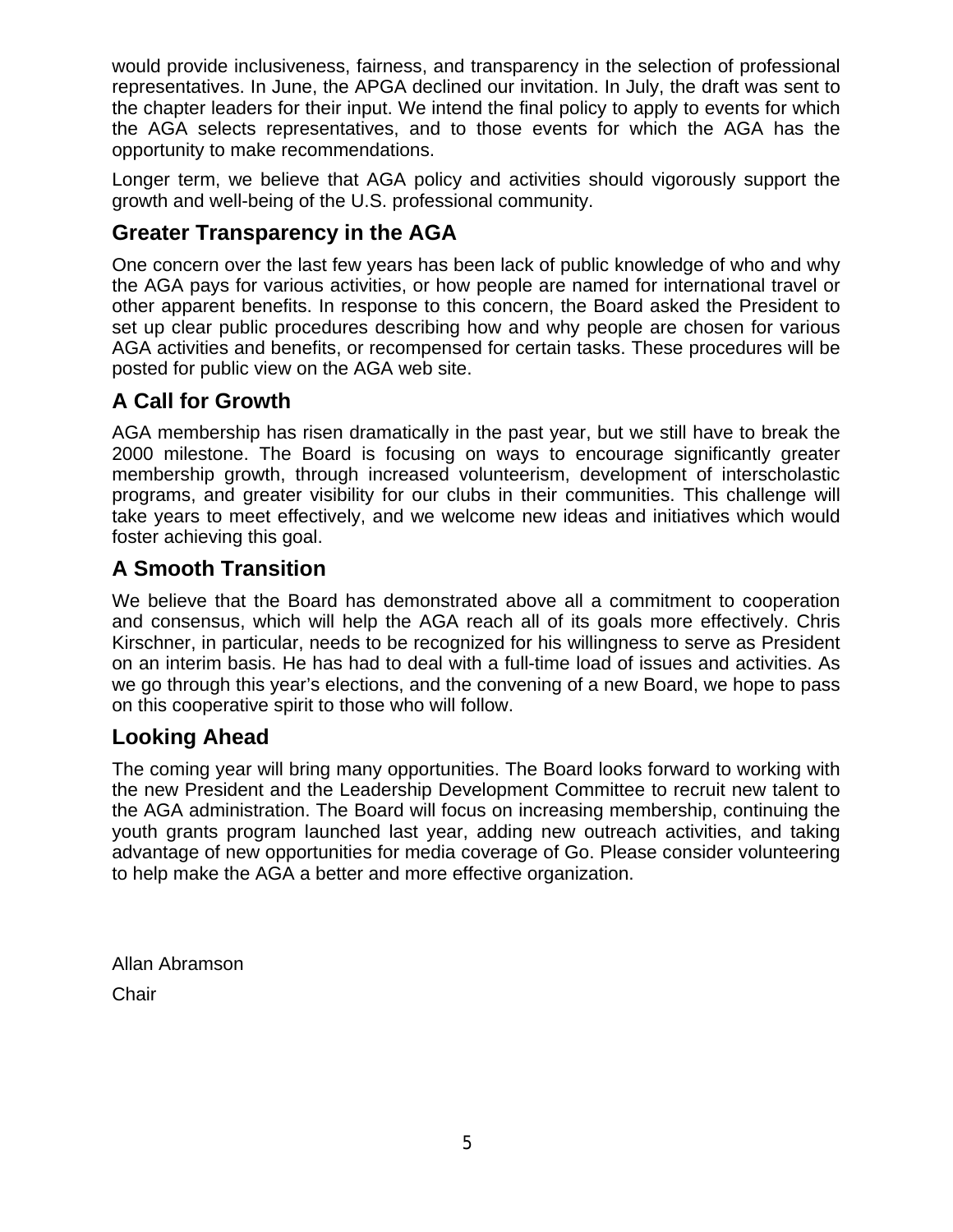# **FY 2004 Treasurer's Report**

*Ben Bernstein, AGA Treasurer*

The financial report shows the AGA to be in good financial health, with adequate funds to consider new ideas and projects bent on spreading knowledge of Go to potential new members. As has been the case for many years, this is largely due to the continuing contributions of the Ing Foundation, which has – as in past years – contributed \$80,000 in cash and \$20,000 in equipment to help us promote Go in this country. We expect this grant to continue in years to come. However, we have been notified that depending on market conditions, the amount of the grant may decrease in order to avoid reducing the capitalization that provides it. The projected budget allows for this possibility by budgeting for \$70,000 in the coming year, instead of the usual \$80,000. In response to The Board's recommendation in the previous year, Ing funds in FY 2004 have been used to support youth mini grants and other promotional activities aimed at youth. This emphasis on developing youth players is also reflected in the FY 2005 and 2006 budgets.

In the following Treasurer's report the increase of \$41,527 represents net additional funds available to the AGA from FY 2004 activities. The other significant activities of FY 2004 (The 2003 Summer Camp and the 2004 OZA ) are summarized separately. Note that the OZA expenses include \$5,290 of Congress discounts awarded as prizes and usable for the next 2 congresses, which will be carried as a liability until used or expired. Detail of the FY 2004 Ing expenditures and projections for FY 2005 and 2006 are also shown in a separate report.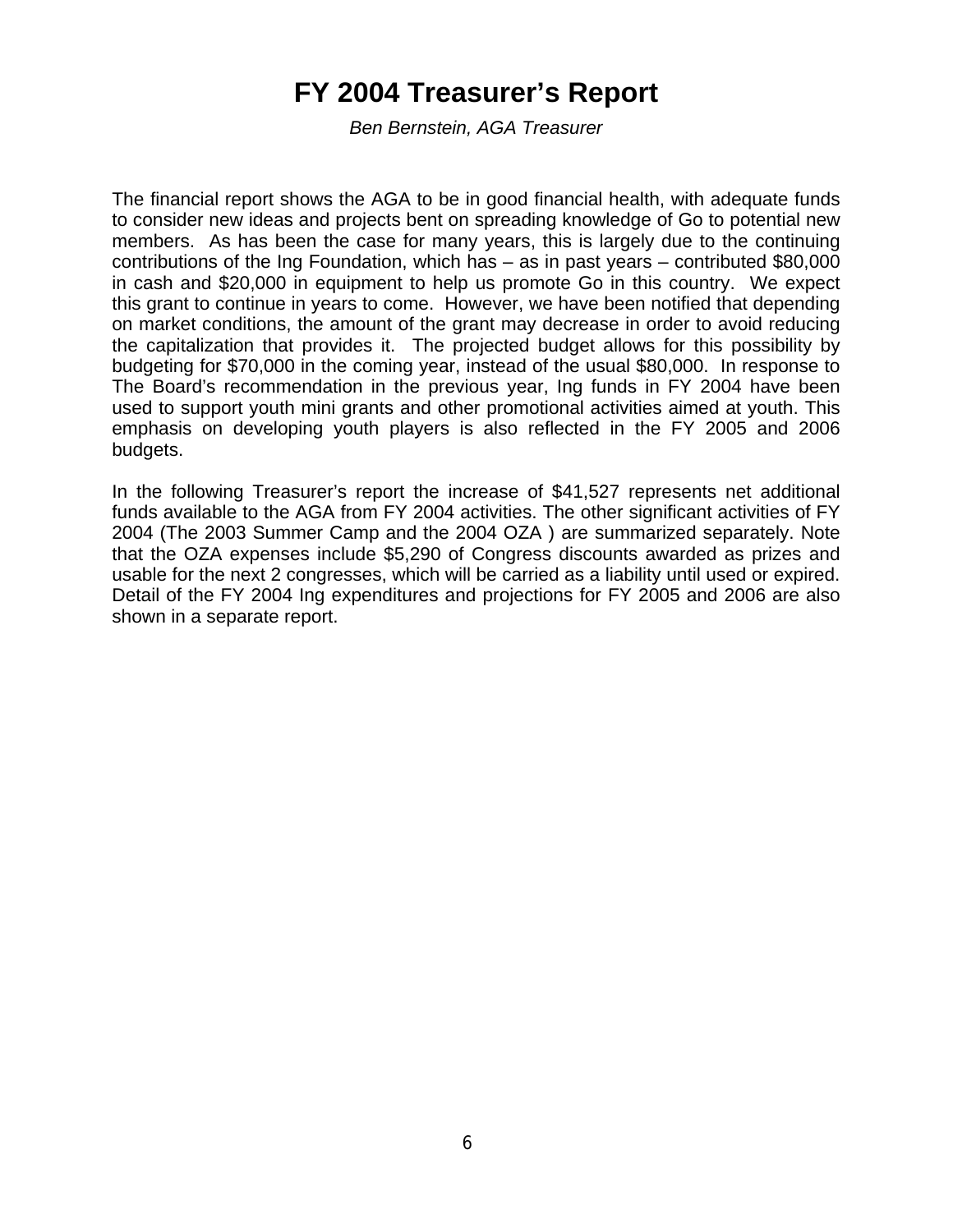# **AGA Statement of Activities**

| <b>Description</b>                    | <b>Totals for</b><br><b>FY 2004</b> | <b>As Approved</b><br>FY 2005 | Projected<br><b>FY 2006</b> |
|---------------------------------------|-------------------------------------|-------------------------------|-----------------------------|
| <b>INCOME</b>                         |                                     |                               |                             |
| <b>AGA Share Congress 2002</b>        | 1,586                               |                               |                             |
| <b>AGA Share Congress 2003</b>        | 17,094                              |                               |                             |
| <b>AGA Share Congress 2004</b>        |                                     | 5,000                         | 7,000                       |
| <b>ING Donation</b>                   | 80,000                              | 70,000                        |                             |
| Interest Inc                          |                                     |                               | 80,000                      |
| Member Fees, Donations,               | 2,510                               | 3,500                         | 4,500                       |
|                                       | 62,028                              | 61,000                        | 65,000                      |
| Sales, Royalties                      | 6,276                               | 1,000                         | 500                         |
| <b>Misc</b>                           | 164                                 |                               |                             |
| <b>TOTAL INCOME</b>                   | 169,658                             | 140,500                       | 157,000                     |
| <b>EXPENSES</b>                       |                                     |                               |                             |
|                                       |                                     |                               |                             |
| <b>TOTAL AGA Journal</b>              | 35,615                              | 27,000                        | 30,000                      |
| <b>TOTAL AGA Admin</b>                | 12,893                              | 17,200                        | 14,500                      |
| <b>TOTAL AGA Chapter Svcs.</b>        | 7,007                               | 3,000                         | 3,000                       |
| <b>TOTAL AGA Data Base</b>            | 8,022                               | 7,500                         | 7,500                       |
| <b>AGA WEB</b>                        | 2,590                               | 1,500                         | 2,600                       |
| Go Camps (2 East & West)              |                                     |                               | 4,000                       |
| <b>AGA Equipment &amp; Shipping</b>   | 6,890                               |                               | 7,000                       |
| Bank Charge & misc                    | 30                                  | 500                           | 500                         |
| <b>New Tournament</b>                 |                                     | 1,000                         |                             |
| AGA CD ROM <sup>1</sup>               |                                     |                               | 3,000                       |
| <b>IGF Participation</b>              |                                     |                               |                             |
|                                       |                                     | 500                           | 2,500                       |
| Insurance                             |                                     | 2,000                         | 2,000                       |
| Marketing/advertising                 |                                     | 2,000                         | 2,000                       |
| Contingencies/Discretionary           |                                     | 3,000                         | 3,000                       |
| Membership Growth Mrktg. <sup>2</sup> |                                     |                               | 15,000                      |
|                                       | 73,047                              | 65,200                        | 96,600                      |
|                                       |                                     |                               |                             |
| <b>ING Expenses</b>                   | 55,084                              | 70,000                        | 81,600                      |
| <b>TOTAL EXPENSES</b>                 | 128,131                             | 135,200                       | 178,200                     |
| Change in AGA net assets <sup>3</sup> | 41,527                              | 5,300                         | $-21,200$                   |

1 Formerly budgeted from Ing funds

2 Additional \$10,000 is allocated from Ing Grant budget

3 Shortfall, if any, will come from general reserves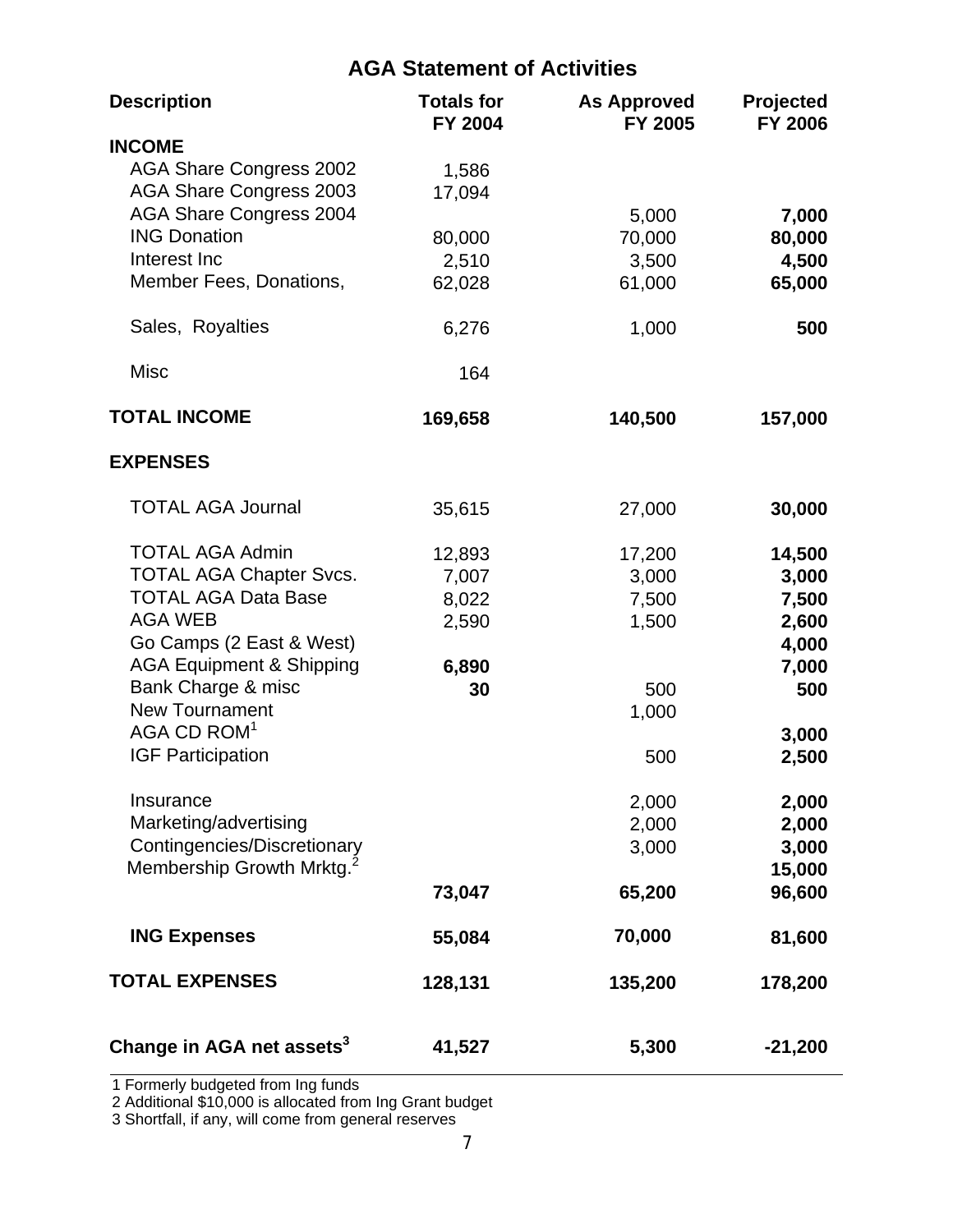# **Fiscal Year 2006 Ing Grant Budget**

| Ref.#          |                                    | 2004 Actual    |        | 2005 Est. 2006 Proj. |
|----------------|------------------------------------|----------------|--------|----------------------|
|                |                                    |                |        |                      |
| 1              | Admin.                             |                | 1,200  | 1,000                |
| $\overline{2}$ | CD-ROM1                            | 2,820          | 3,200  |                      |
| 3              | Central                            | $\overline{0}$ | 3,000  | 3,000                |
| 4              | East                               | 2,290          | 3,000  | 3,000                |
| 5              | West                               | 8,275          | 3,000  | 3,000                |
| 6              | <b>Equipment Purchase</b>          | 3,088          | 9,000  | 9,000                |
| 7              | <b>Equipment Shipping/Storing</b>  | 3,560          | 2,000  | 4,500                |
| 8              | No. American Ing Cup               | 11,475         | 7,000  | 8,500                |
| 9              | Pro Competition                    | 8,000          | 12,000 | 12,000               |
| 10             | <b>Redmond Cup</b>                 | 3,016          | 3,500  | 3,500                |
| 11             | <b>Discretionary Spending</b>      | $-135$         | 3,000  | 3,000                |
| 12             | Summer Go Camp 1                   |                |        | 0                    |
| 13             | Web                                |                | 100    | 100                  |
| 14             | <b>Youth Mini Grants</b>           | 1,625          | 9,000  | 9,000                |
| 15             | Youth Scholarships at Congress     | 10,000         | 10,000 | 11,000               |
| 16             | <b>Redmond-Ing Tournament</b>      | 1,070          | 1,000  | 1,000                |
| 17             | <b>Membership Growth Marketing</b> |                |        | 10,000               |
|                | <b>TOTAL2</b>                      | 55,084         | 70,000 | 81,600               |

1 This expense shifted to main AGA budget

2 Excess to be drawn from reserves as needed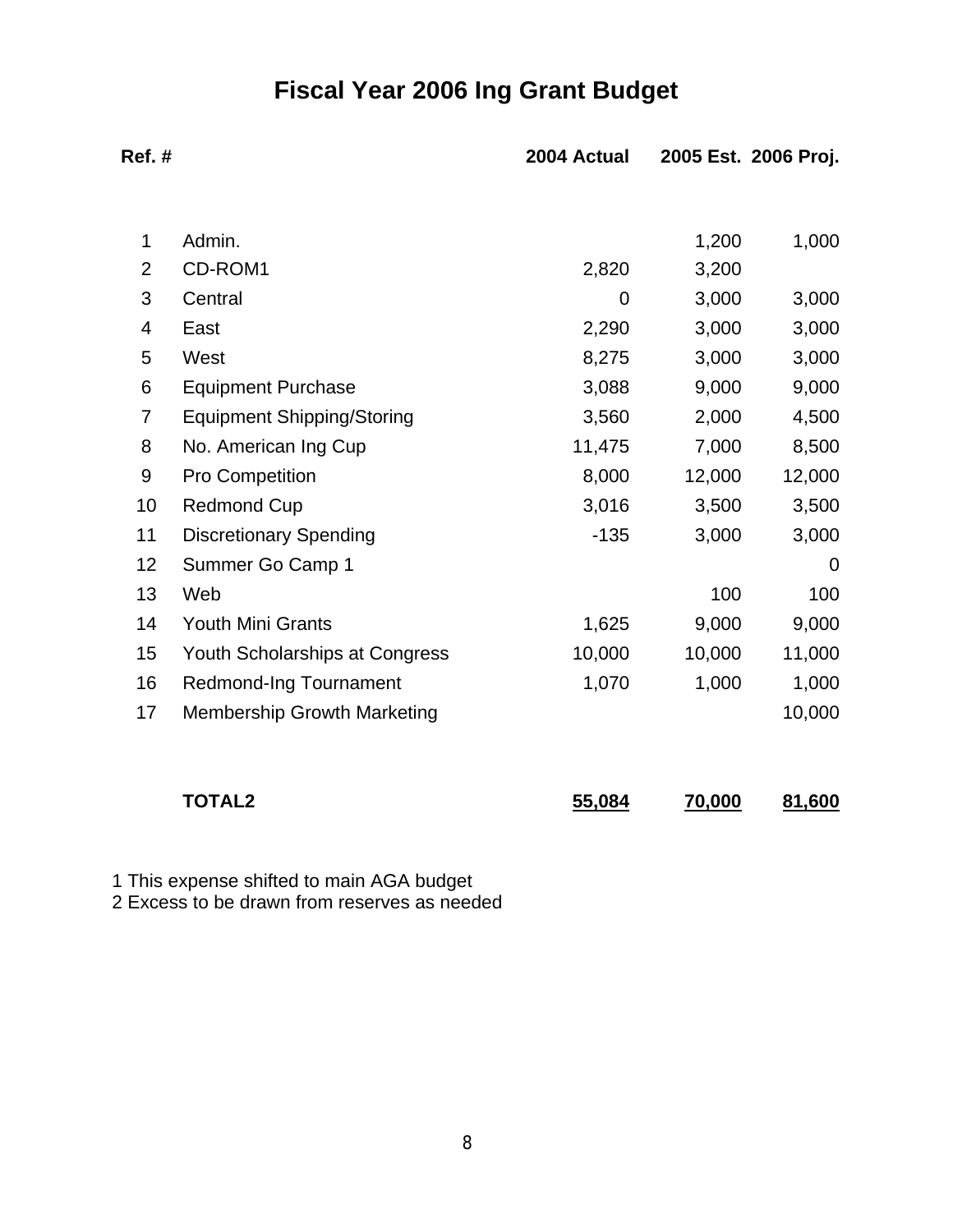# **American Go Association Balance Sheet Fiscal 2004**

|                                           | 2/28/2003   | 2/28/2004     |
|-------------------------------------------|-------------|---------------|
| Assets                                    |             |               |
| Cash and Bank Accounts                    |             |               |
| <b>AGA Denver Checking</b>                | \$<br>1,053 |               |
| <b>AGA MD Checking</b>                    | 11,560      | 8,095         |
| <b>AGA Denver Money Market</b>            |             |               |
| <b>AGA MD Money Market</b>                | 226,252     | 258,762       |
| <b>Total cash</b>                         | 238,864     | 266,857       |
| Advances to 2003 19th Congress            | 8,008       |               |
| Ing Grant receivable                      |             | 39,985        |
| Receivable from 19 <sup>th</sup> Congress |             | 6,781         |
| <b>Total assets</b>                       | 246,872     | 313,623       |
| <b>Liabilities &amp; Net Assets</b>       |             |               |
| <b>Net Assets</b>                         |             |               |
| 17th Congress 2001                        | 5,029       | 3,529         |
| 18th Congress 2002                        | 5,513       | 7,100         |
| 19th Congress 2003                        |             | 17,094        |
| <b>OZA Congress Credits</b>               |             | 5,290         |
| <b>OZA Balance</b>                        |             | 2,753         |
|                                           |             |               |
| <b>TOTAL Reserves for Chapters</b>        | 10,542      | 35,766        |
| Net assets - Life members                 | 25,840      | 27,840        |
| Other net assets                          | 210,490     | 250,017       |
| Total net assets of AGA                   | 236,330     | 277,857       |
| Total reserves & net assets               | \$246,872   | \$<br>313,623 |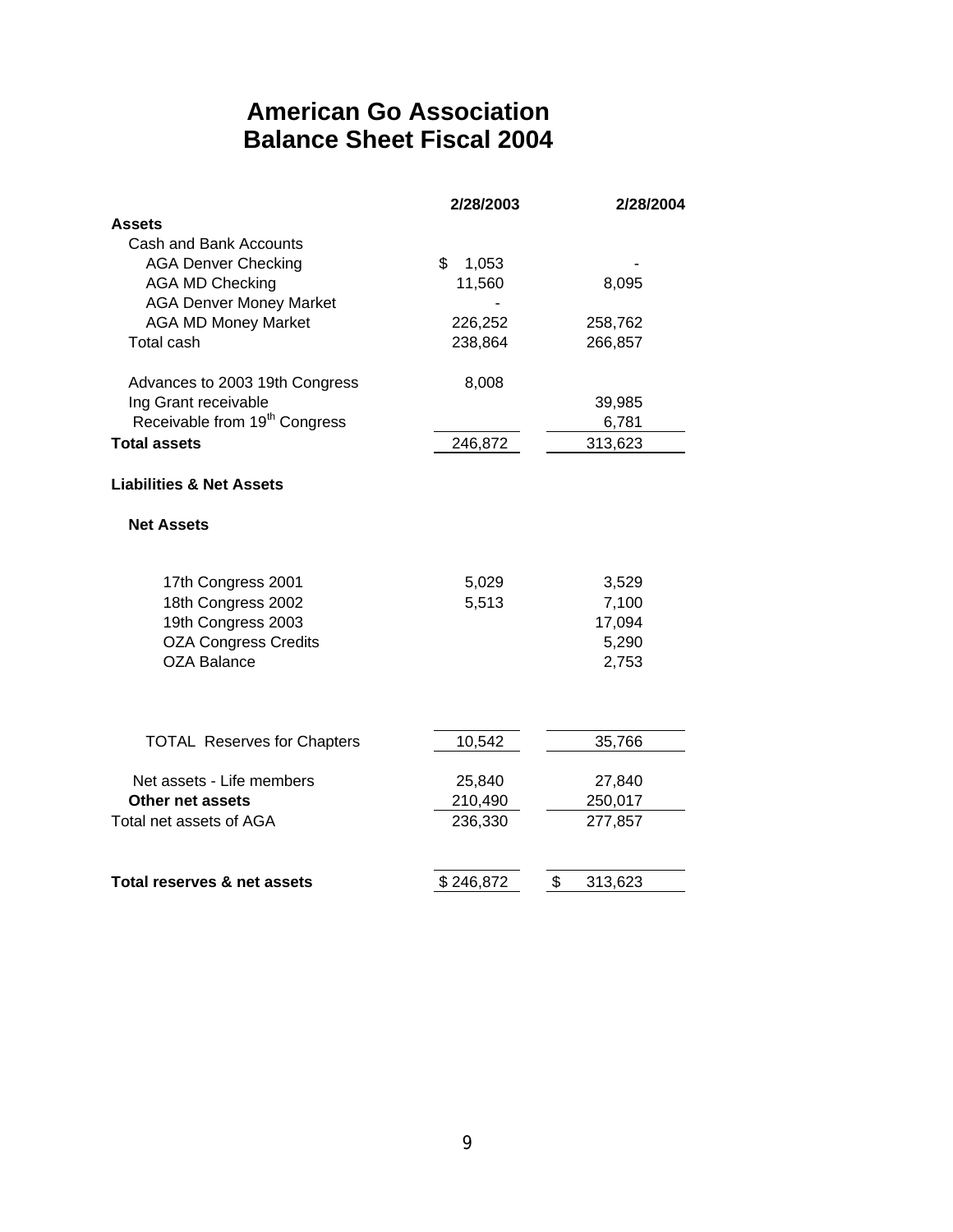# **Hikaru no Go is Here!**

Hikaru no Go, originally serialized in Shonen Jump, is now being published in book form as well. We continue to get new players whose initial contact with go was when they read the exploits of Hikaru. This is continuing good news. Viz Communications is also providing direct support by allowing us to use Hikaru images, and by providing other promotional materials. We expect this to continue and grow in the future.

### **Tournament Regulation**

#### *Duane Burns, Tournament Regulations*

Our intention is to write comprehensive tournament management rules and regulations for both Internet and face to face tournament play. This project, initiated last year, has had a slow start, but the intention remains. Our expectation is that this effort will pick up steam this year. The ultimate goal is to update the Tournament guide to deal with technological advances barely dreamed of when the current version was written, create a definitive set of rules and regulations for tournament play, and begin a system of certification for tournament directors.

# **Education Coordination**

*Lee Anne Bowie*

We continue to gather more information on how to teach in various settings. New material is added to the website as it becomes available. For the first time this year we will have a series of seminars on teaching methods at the Congress. We hope to increase this activity at Congresses in years to come. A formal teacher training program is a long term goal.

# **Youth Coordination**

*Todd Heidenreich*

Youth activities have been growing for several years. Go Camp remains popular, and youth attendance at the Go Congress is rising. We plan to run two Go Camps next year, one on the East Coast, the other in the West at Mills College where it has been the last few years. The strength of our youth players has also been growing more rapidly. The Redmond Cup, and Ing Redmond Cup remain the mainstays of youth competition. Over the last two years, there has been a rising interest in high school team competition. Much of this interest is expressed directly by students who are not waiting for adult assistance to get started.

### **Membership**

*Tom Hodges, Joel Gabelman*

Things are definitely looking up. We have increased membership 14% in the last year (and 13% the year before), and have every expectation that this trend will continue. The fears of a few years ago that the Internet servers would draw membership away from both chapters and the AGA is now dispelled by reports of people who learned on the Internet coming to clubs wanting to play on a real board. The once remarkable anecdote of a high kyu or even dan player showing at a club being clumsy playing with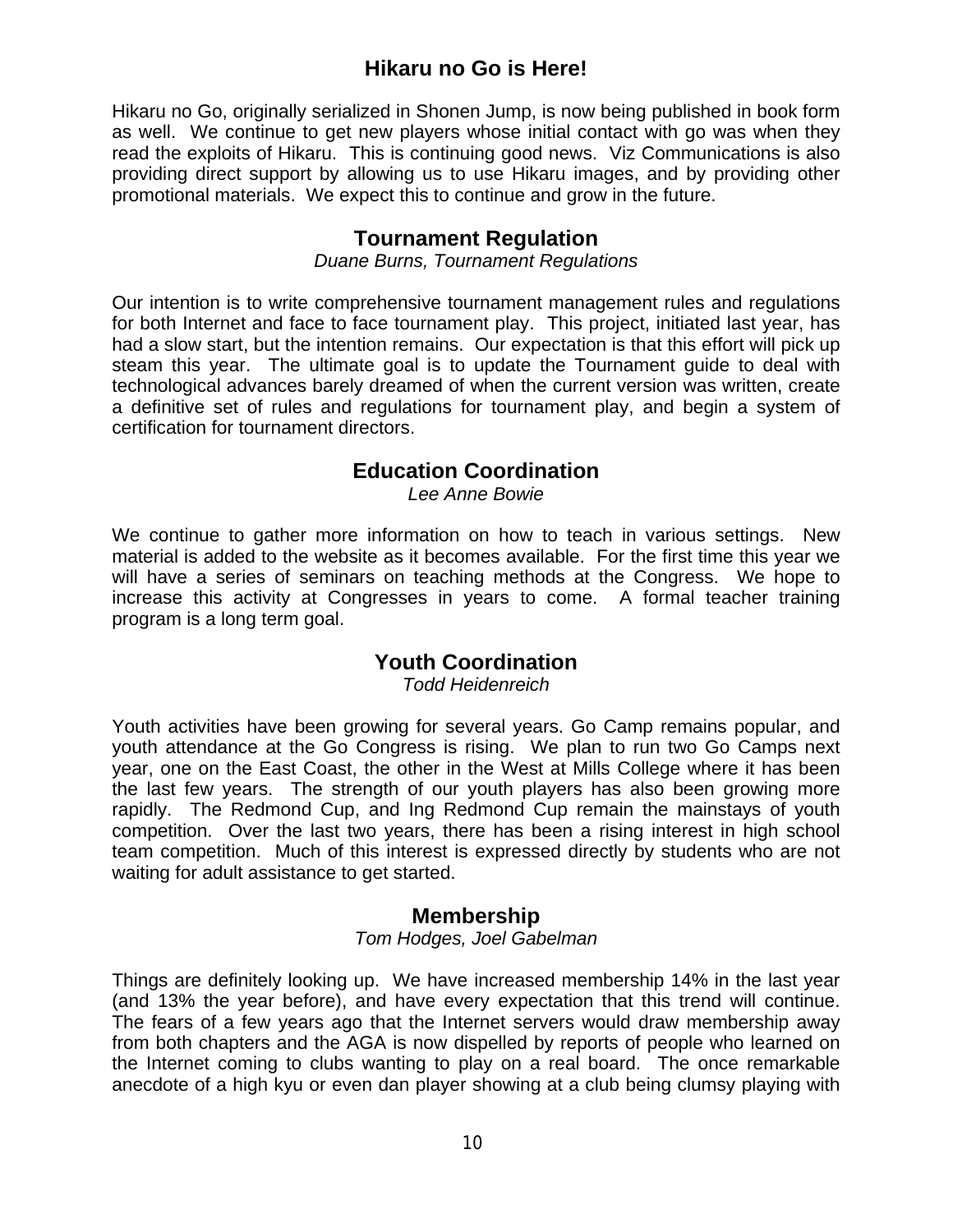stones for the first time is no longer remarkable. Our challenge for the year to come is to do a better job of welcoming new members and retaining them.

With the Board identifying membership growth as a primary goal, and budgeting serious funds to promote growth (see budget), we expect to see more members and to provide them with more reasons to remain active members. (See membership growth chart at end of report.)

# **Chapter Services**

*Paul Celmer, Nicole Casanta*

Over the last year, AGA Chapter Services has provided both equipment and information to nearly 100 AGA chapters. We have assisted in starting Go clubs, forming chapters, and helping chapters locate players that might be interested in joining a chapter. Other services have included guidance on building club and chapter attendance, and helping previously isolated players contact others in their area. Chapter Services has also provided information to chapters on a variety of promotional issues including creating a web presence and building demonstration boards.

Equipment distribution was also quite busy this year. Over 25 chapters received Ing boards, stones, and clocks. Significant purchases of 19x19 demonstration boards, woodgrain starter sets, cardboard 9x9 sets, and other equipment enabled us to meet all requests for promotional equipment from both AGA chapters and individual AGA members.

#### **AGA PUBLICATIONS: American Go E-Journal, Journal, Yearbook and Website** *Chris Garlock, VP, Communicatinos*

More widely read and more relevant than ever, the American Go Association's publications continued to thrive last year.

After extensive discussion and planning, the quarterly American Go Journal was discontinued after the Spring 2003 issue and more resources were invested in producing expanded content for the already highly popular American Go E-Journal, which celebrated its fourth year of publication by growing to over 6,000 readers worldwide by the end of 2003.

We published more game commentaries from a growing stable of top amateur as well as professional players, and recruited a wide range of columnists and other contributors over the course of the year, as well as reviews of go books, software, equipment and more.

The E-Journal staff produced an astonishing 61 issues and 151 game and problem files, and a special team was recruited to put out a daily edition during the annual Go Congress. The Go Classified section continues to grow and develop in interesting ways; it now seems to serve a vital function of enabling go players to connect, as well as a tremendously effective way for buyers and sellers of go books and equipment to find each other.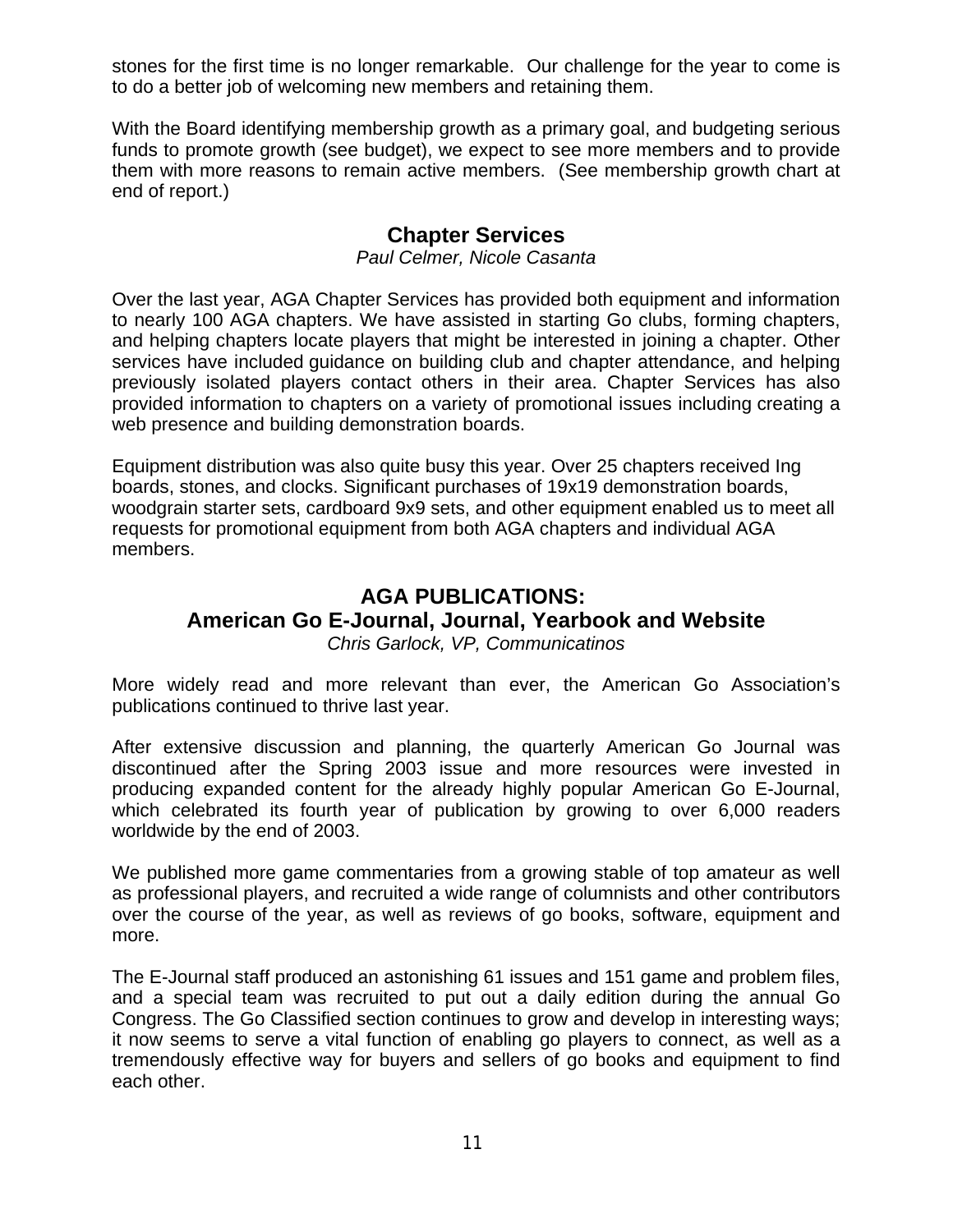While continuing to publish the weekly E-Journal, the core staff worked diligently through the fall to produce the first annual American Go Yearbook, a 91-page bound selection of the "best of" the E-Journal that included a CD that included and organized every report, review and game from the year for easy use and access. The Yearbook debuted to great acclaim on both coasts at the Toyota/Denso Oza tournament in Seattle and New York City in January 2004, and photos of Ishida Yoshio and Michael Redmond perusing the Yearbook were published on the AGA's website.

During the AGA's leadership crisis during the Fall of 2003, the E-Journal performed a critical role in providing objective and reliable information to the AGA's members and the go community at large.

### **Website**

#### *Roy Laird, AGA Webmaster*

The E-Journal, Yearbook/CD and website are now highly integrated. The reviews organized for the CD are now available online, for example, linked to the books they describe, making it easier to use the "Go Books" section to browse for your next selection. And the weekly homepage photos and caption contests have become one of the weekly E-Journal's most popular features; thanks to Laurie Crammond for maintaining this and especially her assiduous work keeping the Event Calendar up-todate. The "Problem of the Week" is also back by popular demand on the website homepage, where a new problem appears every week; thanks to Myron Souris.

Of special interest to regular tournament players is the new ratings page. Instead of quarterly or even monthly updates, the ratings are now updated continuously as new tournament data is received and processed, giving players a much more timely and, we hope, accurate idea of their current rating. Users also now have vastly expanded access to ratings data, which has been especially popular. Many thanks to AGA Ratings Statistician Paul Matthews for creating this new set of search functions. We've also added a lot of exciting new content to the links page, the bibliography, support materials for instructors and the Bob High Memorial Library.

Plans for the immediate future of the website include simplifying the "Event Calendar" section and creating and maintaining a comprehensive site index. Jochen Fassbender, a professional indexer who has created many other indexes (e.g. for the BGA site) has kindly agreed to work with Sergej Zoubok, our web consultant, to complete this project some time this year. We're also looking at the possibility of an online store, and a premium content area for members only.

In 2004 the entire communications team has not only continued to expand our base of staff and contributors, but we're constantly re-evaluating the E-Journal, Yearbook and website to see how we can make it more effective and useful for our readers and users. We have initiated an exciting expansion plan that we expect will bring the E-Journal to more readers worldwide by working with our fellow go associations, and of course we continue to build our domestic readership of both members and future members.

One of the biggest challenges we face in the year ahead is the question of how to make our publications relevant to a wide range of strengths, from absolute beginners to top amateur players as well as all those in between, and we are pursuing some interesting and promising ideas and projects.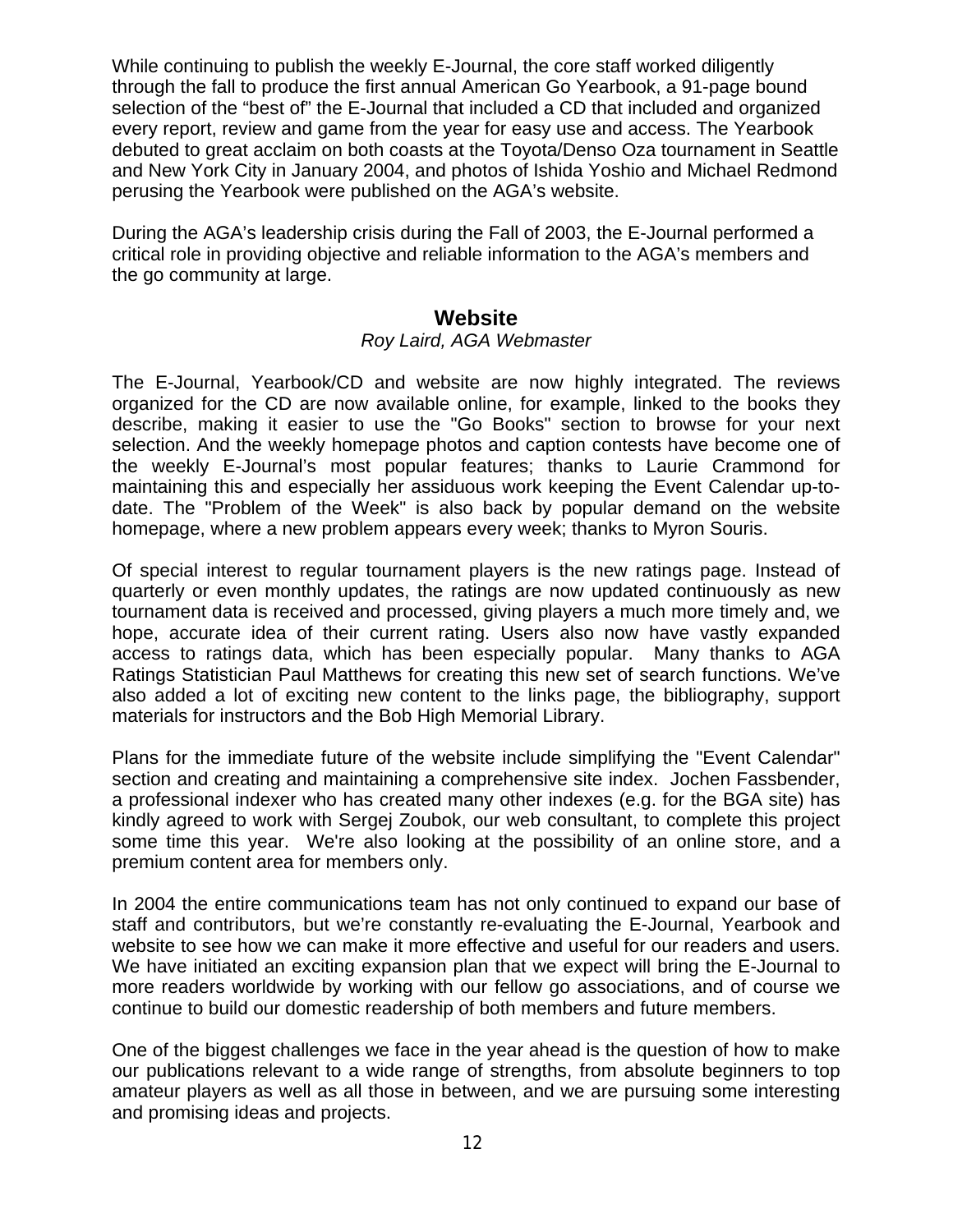# **Ing Grant Management**

*George Zhou, Chair*

Beginning this year, we have begun funding a new program intended to increase youth membership. Budgeted at \$6,000 in FY 2004, \$9,000 in FY 2005 (the current year) and \$9,000 as shown in the projected FY 2006 budget shown above, (See Financial), this is an extended development project. (See Youth Development below.)

This project reflects an increased interest in reaching out to children, and in funding youth development both in terms of number of youth and increasing strength of our youth players.

During this year we have also developed standard forms for seeking funds for various projects. These are available for review and download from the website.

The new emphasis on formal applications (both in regular grants and the youth projects) reflects our intention to evaluate the results of our efforts more consistently than in the past.

# **Ratings**

#### *Paul Matthews*

Ratings continue to be updated monthly, and continued improvements have been made in the reporting available on the website. You can see not only your current rating, but also significant information about how it was obtained. (See the ratings page on the website.) This facility also tells the discriminating user whether or not a recent tournament has been submitted for rating. If you are eagerly waiting to see the rating result of your last tournament, you may (gently please) remind the TD that the results aren't yet showing. Note however, that it won't show until the next regular monthly update.

The rating system now routinely calculates the probability of a player being a particular rank given the player's rating history. These calculations are potentially useful for rank certification, and for assigning bands in a traditional McMahon tournament.

In June, Thomas Hsiang presented a position paper, written by Paul Matthews, on international rating system development at the annual meeting of the International Go Federation in Kurashiki, Japan. Extensive meetings were held to discuss ways and means of developing such a system. Thomas and Paul were named to a committee to work on this project over the next year. This is a major step forward in the AGA taking an active role in the world of International Go.

### **International Go Federation Participation**

*Thomas Hsiang*

Thomas Hsiang was appointed to the IGF Board of Directors this year, and attended the annual meeting in early June with a position paper on international rating systems written by Paul Matthews. The issue was on the agenda for the meeting, and the paper was well received, prompting several additional meetings to discuss means of